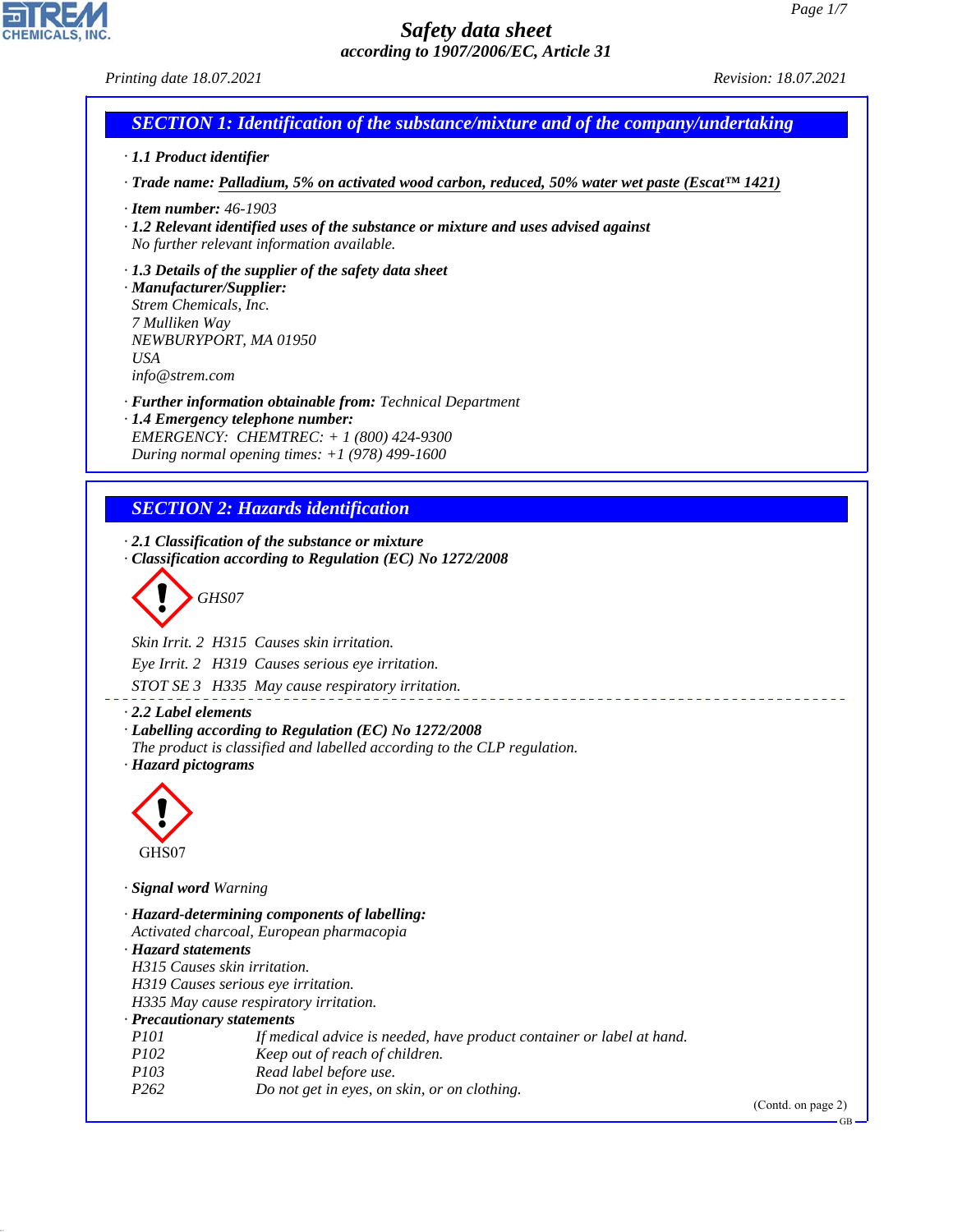*Printing date 18.07.2021 Revision: 18.07.2021*

*Trade name: Palladium, 5% on activated wood carbon, reduced, 50% water wet paste (Escat™ 1421)*

(Contd. of page 1)

| P <sub>280</sub>    | Wear protective gloves/protective clothing/eye protection/face protection.                            |
|---------------------|-------------------------------------------------------------------------------------------------------|
|                     | P305+P351+P338 IF IN EYES: Rinse cautiously with water for several minutes. Remove contact lenses, if |
|                     | present and easy to do. Continue rinsing.                                                             |
| $P304 + P340$       | IF INHALED: Remove person to fresh air and keep comfortable for breathing.                            |
| $P403 + P233$       | Store in a well-ventilated place. Keep container tightly closed.                                      |
| <i>P501</i>         | Dispose of contents/container in accordance with local/regional/national/international                |
|                     | regulations.                                                                                          |
| . 2.3 Other hazards |                                                                                                       |

*· 2.3 Other hazards*

*· Results of PBT and vPvB assessment*

*· PBT: Not applicable.*

*· vPvB: Not applicable.*

### *SECTION 3: Composition/information on ingredients*

*· 3.2 Chemical characterisation: Mixtures*

*· Description: Mixture of substances listed below with nonhazardous additions.*

| $\cdot$ Dangerous components:                                                             |                                                                                                                 |          |  |  |
|-------------------------------------------------------------------------------------------|-----------------------------------------------------------------------------------------------------------------|----------|--|--|
| CAS: 7440-44-0                                                                            | Activated charcoal, European pharmacopia                                                                        | $95.0\%$ |  |  |
|                                                                                           | EINECS: 231-153-3 & Self-heat. 1, H251; $\circledcirc$ Skin Irrit. 2, H315; Eye Irrit. 2, H319; STOT SE 3, H335 |          |  |  |
| $CAS: 7440-05-3$                                                                          | Palladium on activated carbon, reduced, dry powder                                                              | $5.0\%$  |  |  |
|                                                                                           | EINECS: 231-115-6 $\circledcirc$ Flam. Sol. 2, H228                                                             |          |  |  |
| A 1122 and information. For the wording of the light department person upon to gooding 16 |                                                                                                                 |          |  |  |

*· Additional information: For the wording of the listed hazard phrases refer to section 16.*

## *SECTION 4: First aid measures*

*· 4.1 Description of first aid measures*

*· After inhalation: In case of unconsciousness place patient stably in side position for transportation.*

- *· After skin contact: Immediately wash with water and soap and rinse thoroughly.*
- *· After eye contact:*
- *Rinse opened eye for several minutes under running water. If symptoms persist, consult a doctor.*
- *· After swallowing: If symptoms persist consult doctor.*
- *· 4.2 Most important symptoms and effects, both acute and delayed No further relevant information available.*
- *· 4.3 Indication of any immediate medical attention and special treatment needed*

*No further relevant information available.*

# *SECTION 5: Firefighting measures*

*· 5.1 Extinguishing media*

*· Suitable extinguishing agents: Use fire extinguishing methods suitable to surrounding conditions.*

*· 5.2 Special hazards arising from the substance or mixture No further relevant information available.*

*· 5.3 Advice for firefighters*

44.1.1

*· Protective equipment: No special measures required.*

## *SECTION 6: Accidental release measures*

*· 6.1 Personal precautions, protective equipment and emergency procedures Not required.*

- *· 6.2 Environmental precautions: No special measures required.*
- *· 6.3 Methods and material for containment and cleaning up:*

*Dispose contaminated material as waste according to item 13.*

(Contd. on page 3)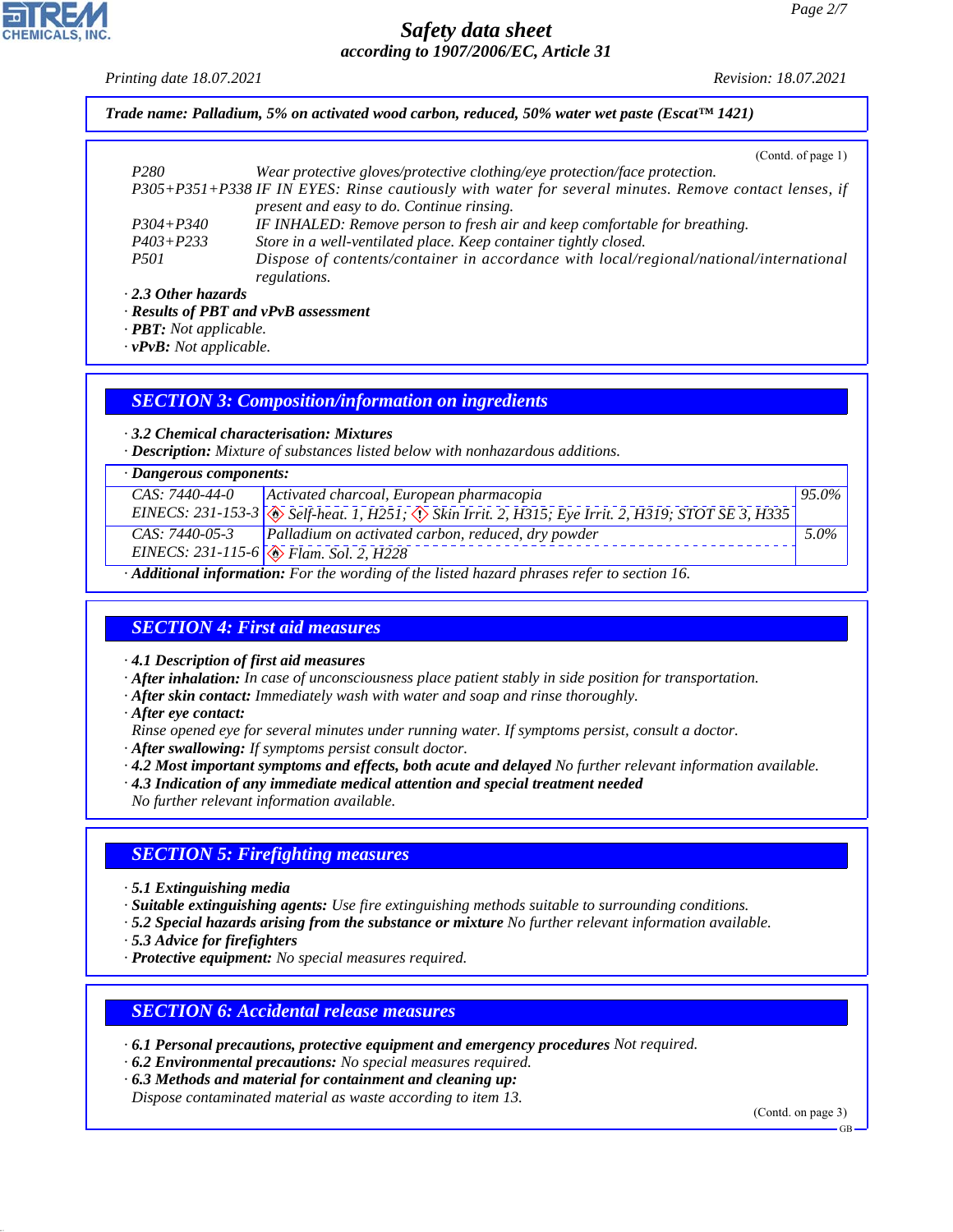#### *Printing date 18.07.2021 Revision: 18.07.2021*

(Contd. of page 2)

#### *Trade name: Palladium, 5% on activated wood carbon, reduced, 50% water wet paste (Escat™ 1421)*

*Ensure adequate ventilation.*

- *· 6.4 Reference to other sections*
- *See Section 7 for information on safe handling.*
- *See Section 8 for information on personal protection equipment.*
- *See Section 13 for disposal information.*

## *SECTION 7: Handling and storage*

*· 7.1 Precautions for safe handling No special precautions are necessary if used correctly. · Information about fire - and explosion protection: No special measures required.*

- *· 7.2 Conditions for safe storage, including any incompatibilities*
- *· Storage:*

*· Requirements to be met by storerooms and receptacles: No special requirements.*

- *· Information about storage in one common storage facility: Not required.*
- *· Further information about storage conditions: Keep container tightly sealed.*
- *· 7.3 Specific end use(s) No further relevant information available.*

#### *SECTION 8: Exposure controls/personal protection*

- *· Additional information about design of technical facilities: No further data; see item 7.*
- *· 8.1 Control parameters*

*· Ingredients with limit values that require monitoring at the workplace:*

*7440-44-0 Activated charcoal, European pharmacopia*

*WEL Long-term value: 10\* 4\*\* mg/m³ \*inhalable dust \*\*respirable*

*· Additional information: The lists valid during the making were used as basis.*

- *· 8.2 Exposure controls*
- *· Personal protective equipment:*
- *· General protective and hygienic measures:*

*Keep away from foodstuffs, beverages and feed. Immediately remove all soiled and contaminated clothing Wash hands before breaks and at the end of work. Avoid contact with the eyes and skin.*

*· Respiratory protection:*

*In case of brief exposure or low pollution use respiratory filter device. In case of intensive or longer exposure use self-contained respiratory protective device.*

*· Protection of hands:*



44.1.1

\_S*Protective gloves*

*The glove material has to be impermeable and resistant to the product/ the substance/ the preparation. Due to missing tests no recommendation to the glove material can be given for the product/ the preparation/ the chemical mixture.*

*Selection of the glove material on consideration of the penetration times, rates of diffusion and the degradation · Material of gloves*

*The selection of the suitable gloves does not only depend on the material, but also on further marks of quality and varies from manufacturer to manufacturer. As the product is a preparation of several substances, the resistance of the glove material can not be calculated in advance and has therefore to be checked prior to the application.*

(Contd. on page 4)

GB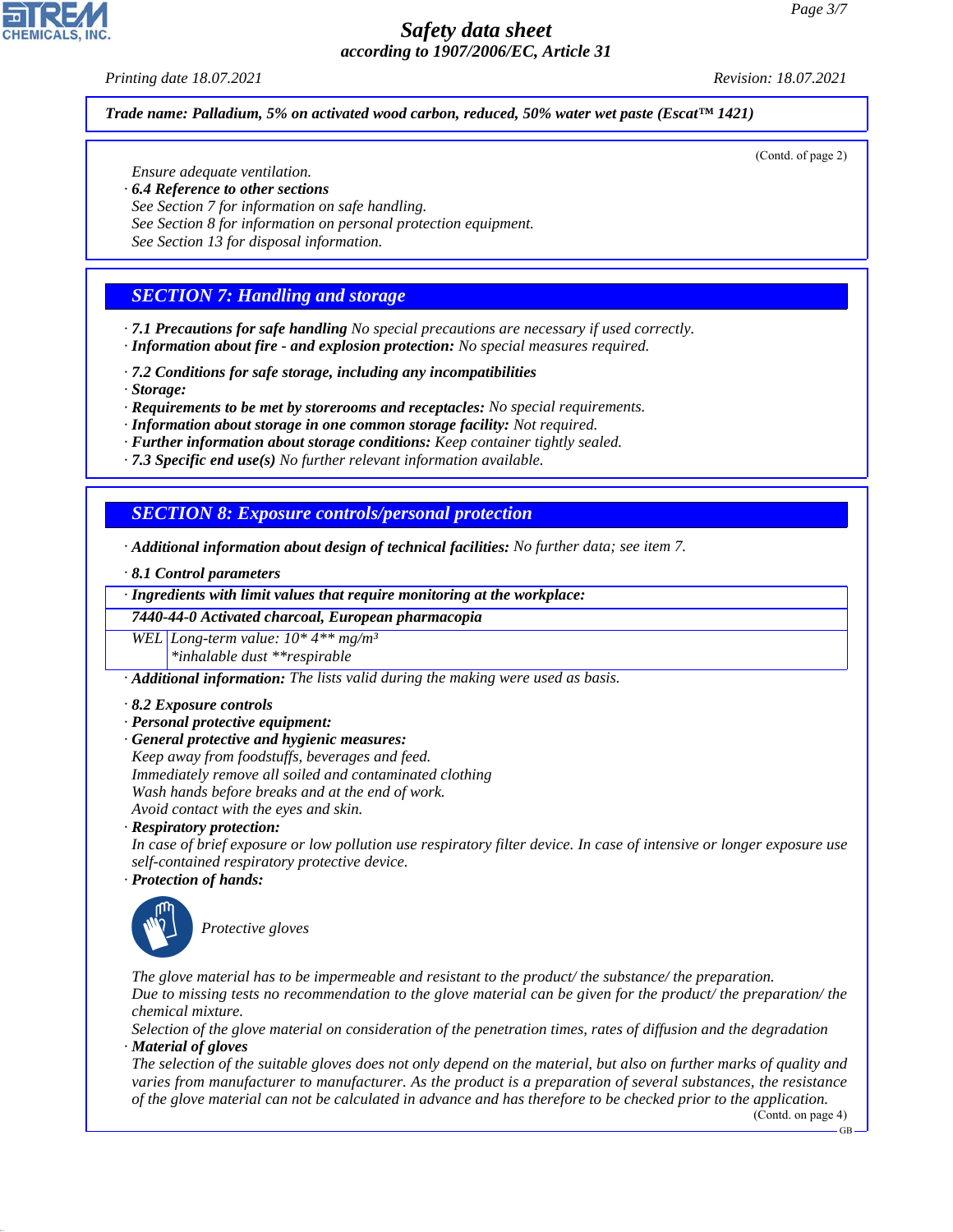*Printing date 18.07.2021 Revision: 18.07.2021*

**EDIREAL** 

44.1.1

| Trade name: Palladium, 5% on activated wood carbon, reduced, 50% water wet paste (Escat $\text{\tiny{TM\ 1421}}$ ) |  |
|--------------------------------------------------------------------------------------------------------------------|--|
|--------------------------------------------------------------------------------------------------------------------|--|

|                                                             | (Contd. of page 3)                                                                                          |
|-------------------------------------------------------------|-------------------------------------------------------------------------------------------------------------|
| · Penetration time of glove material                        | The exact break through time has to be found out by the manufacturer of the protective gloves and has to be |
| observed.                                                   |                                                                                                             |
| $\cdot$ Eye protection:                                     |                                                                                                             |
|                                                             |                                                                                                             |
| Tightly sealed goggles                                      |                                                                                                             |
|                                                             |                                                                                                             |
|                                                             |                                                                                                             |
| · 9.1 Information on basic physical and chemical properties |                                                                                                             |
| · General Information                                       |                                                                                                             |
| $\cdot$ Appearance:                                         |                                                                                                             |
| Form:<br>Colour:                                            | Powder<br><b>Black</b>                                                                                      |
| $\cdot$ Odour:                                              | <i><b>Odourless</b></i>                                                                                     |
| · Odour threshold:                                          | Not determined.                                                                                             |
| $\cdot$ pH-value:                                           | Not applicable.                                                                                             |
|                                                             |                                                                                                             |
| · Change in condition<br>Melting point/freezing point:      | 3.652-3.697 °C                                                                                              |
| Initial boiling point and boiling range: Undetermined.      |                                                                                                             |
|                                                             |                                                                                                             |
| · Flash point:                                              | Not applicable.                                                                                             |
| · Flammability (solid, gas):                                | Not determined.                                                                                             |
| · Ignition temperature:                                     |                                                                                                             |
| <b>Decomposition temperature:</b>                           | Not determined.                                                                                             |
| $\cdot$ Auto-ignition temperature:                          | Product is not selfigniting.                                                                                |
| $\cdot$ Explosive properties:                               | Product does not present an explosion hazard.                                                               |
| · Explosion limits:                                         |                                                                                                             |
| Lower:                                                      | Not determined.                                                                                             |
| <b>Upper:</b>                                               | Not determined.                                                                                             |
| · Vapour pressure:                                          | 1 hPa                                                                                                       |
| $\cdot$ Density at 20 $\textdegree$ C:                      | 1.8-2.1 $g/cm^3$                                                                                            |
| $\cdot$ Bulk density at 20 $\textdegree$ C:                 | $150 \ kg/m3$                                                                                               |
| $\cdot$ Relative density                                    | Not determined.                                                                                             |
| · Vapour density                                            | Not applicable.                                                                                             |
| · Evaporation rate                                          | Not applicable.                                                                                             |
| · Solubility in / Miscibility with                          |                                                                                                             |
| water:                                                      | Insoluble.                                                                                                  |
| · Partition coefficient: n-octanol/water:                   | Not determined.                                                                                             |
| · Viscosity:                                                |                                                                                                             |
| Dynamic:                                                    | Not applicable.                                                                                             |
| Kinematic:                                                  | Not applicable.                                                                                             |
| · Solvent content:                                          |                                                                                                             |
| <b>Organic solvents:</b>                                    | $0.0\%$                                                                                                     |
| $VOC$ (EC)                                                  | $0.00\%$                                                                                                    |

GB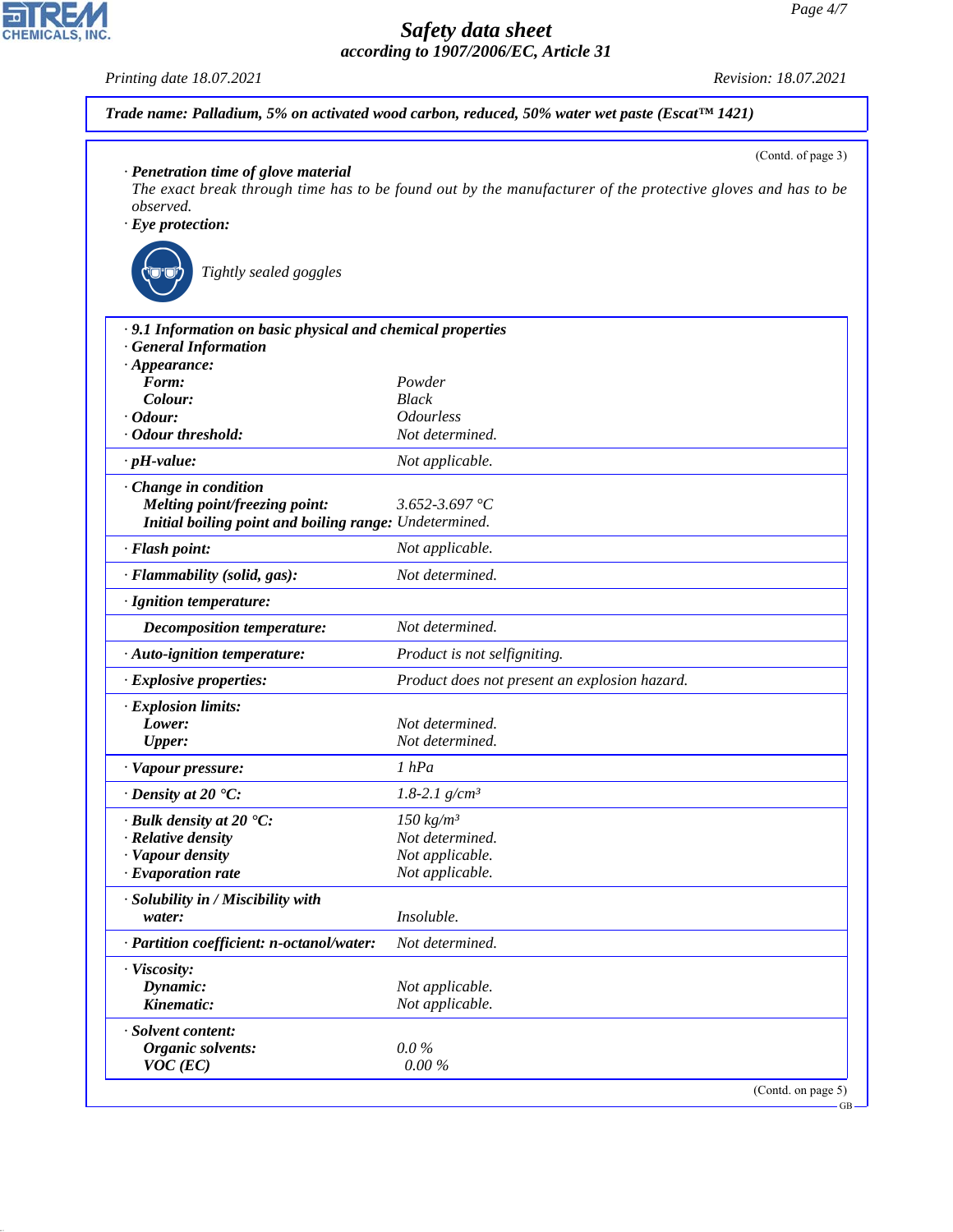*Printing date 18.07.2021 Revision: 18.07.2021*

(Contd. of page 4)

*Trade name: Palladium, 5% on activated wood carbon, reduced, 50% water wet paste (Escat™ 1421)*

*· 9.2 Other information No further relevant information available.*

#### *SECTION 10: Stability and reactivity*

- *· 10.1 Reactivity No further relevant information available.*
- *· 10.2 Chemical stability*
- *· Thermal decomposition / conditions to be avoided: No decomposition if used according to specifications.*
- *· 10.3 Possibility of hazardous reactions No dangerous reactions known.*
- *· 10.4 Conditions to avoid No further relevant information available.*
- *· 10.5 Incompatible materials: No further relevant information available.*
- *· 10.6 Hazardous decomposition products: No dangerous decomposition products known.*

#### *SECTION 11: Toxicological information*

*· 11.1 Information on toxicological effects*

- *· Acute toxicity Based on available data, the classification criteria are not met.*
- *· Primary irritant effect:*
- *· Skin corrosion/irritation*
- *Causes skin irritation.*
- *· Serious eye damage/irritation Causes serious eye irritation.*
- *· Respiratory or skin sensitisation Based on available data, the classification criteria are not met.*
- *· CMR effects (carcinogenity, mutagenicity and toxicity for reproduction)*
- *· Germ cell mutagenicity Based on available data, the classification criteria are not met.*
- *· Carcinogenicity Based on available data, the classification criteria are not met.*
- *· Reproductive toxicity Based on available data, the classification criteria are not met.*
- *· STOT-single exposure*
- *May cause respiratory irritation.*
- *· STOT-repeated exposure Based on available data, the classification criteria are not met.*
- *· Aspiration hazard Based on available data, the classification criteria are not met.*

#### *SECTION 12: Ecological information*

- *· 12.1 Toxicity*
- *· Aquatic toxicity: No further relevant information available.*
- *· 12.2 Persistence and degradability No further relevant information available.*
- *· 12.3 Bioaccumulative potential No further relevant information available.*
- *· 12.4 Mobility in soil No further relevant information available.*
- *· Additional ecological information:*
- *· General notes: Not known to be hazardous to water.*
- *· 12.5 Results of PBT and vPvB assessment*
- *· PBT: Not applicable.*
- *· vPvB: Not applicable.*

44.1.1

*· 12.6 Other adverse effects No further relevant information available.*

(Contd. on page 6)

GB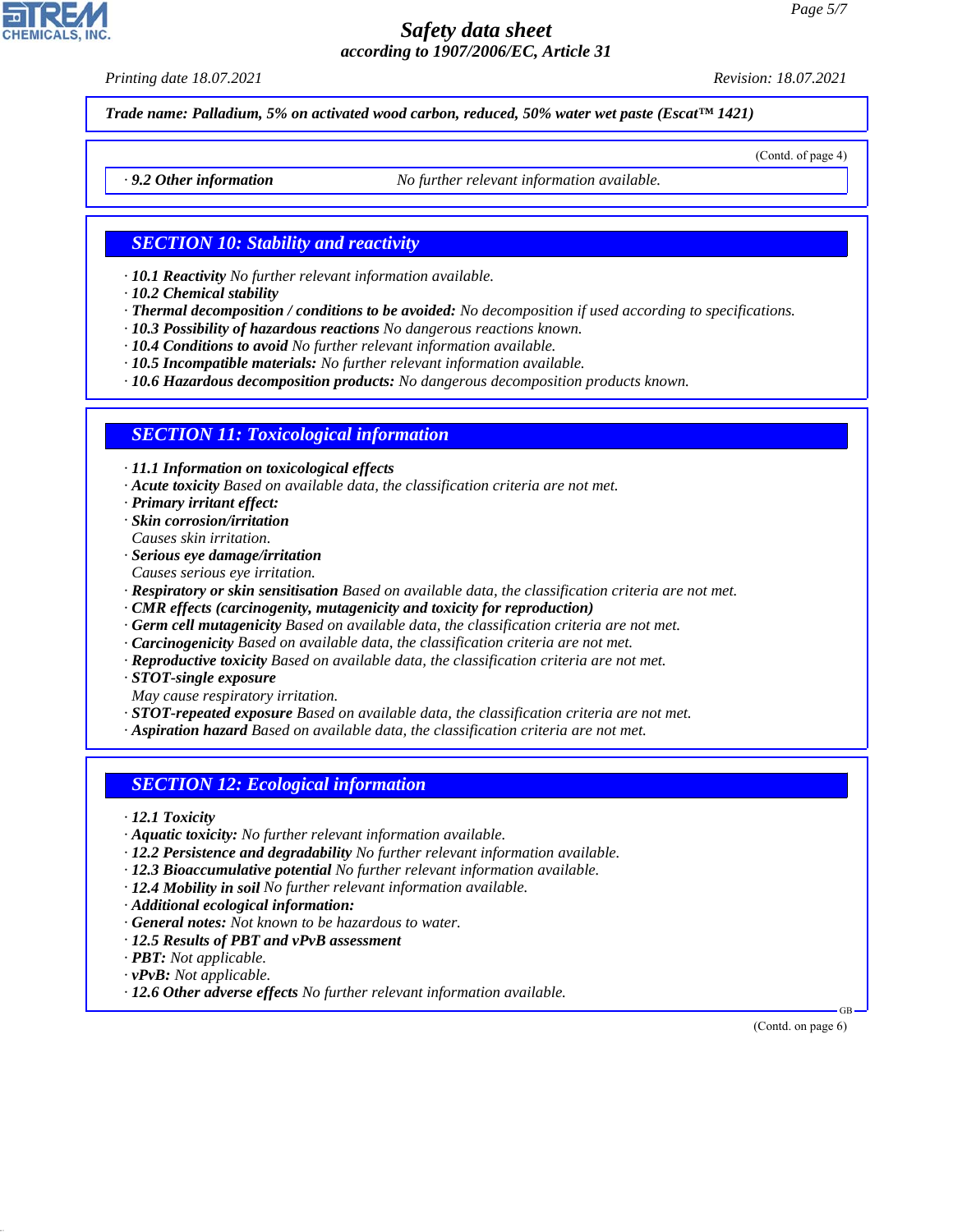*Printing date 18.07.2021 Revision: 18.07.2021*

**CHEMICALS, INC** 

*Trade name: Palladium, 5% on activated wood carbon, reduced, 50% water wet paste (Escat™ 1421)*

(Contd. of page 5)

#### *SECTION 13: Disposal considerations*

#### *· 13.1 Waste treatment methods*

#### *· Recommendation*

*Must not be disposed together with household garbage. Do not allow product to reach sewage system.*

- *· Uncleaned packaging:*
- *· Recommendation: Disposal must be made according to official regulations.*

| <b>SECTION 14: Transport information</b>                                                  |                 |  |  |  |
|-------------------------------------------------------------------------------------------|-----------------|--|--|--|
| $\cdot$ 14.1 UN-Number<br>ADR, ADN, IMDG, IATA                                            | not regulated   |  |  |  |
| $\cdot$ 14.2 UN proper shipping name<br>· ADR, ADN, IMDG, IATA                            | not regulated   |  |  |  |
| $\cdot$ 14.3 Transport hazard class(es)                                                   |                 |  |  |  |
| · ADR, ADN, IMDG, IATA<br>· Class                                                         | not regulated   |  |  |  |
| · 14.4 Packing group<br>· ADR, IMDG, IATA                                                 | not regulated   |  |  |  |
| $\cdot$ 14.5 Environmental hazards:<br>$\cdot$ Marine pollutant:                          | N <sub>O</sub>  |  |  |  |
| $\cdot$ 14.6 Special precautions for user                                                 | Not applicable. |  |  |  |
| $\cdot$ 14.7 Transport in bulk according to Annex II of<br><b>Marpol and the IBC Code</b> | Not applicable. |  |  |  |
| · UN "Model Regulation":                                                                  | not regulated   |  |  |  |

#### *SECTION 15: Regulatory information*

*· 15.1 Safety, health and environmental regulations/legislation specific for the substance or mixture*

*· Directive 2012/18/EU*

44.1.1

- *· Named dangerous substances ANNEX I None of the ingredients is listed.*
- *· 15.2 Chemical safety assessment: A Chemical Safety Assessment has not been carried out.*

## *SECTION 16: Other information*

*This information is based on our present knowledge. However, this shall not constitute a guarantee for any specific product features and shall not establish a legally valid contractual relationship.*

*· Relevant phrases H228 Flammable solid. H251 Self-heating: may catch fire. H315 Causes skin irritation. H319 Causes serious eye irritation. H335 May cause respiratory irritation.*

*· Department issuing SDS: Technical Department.*

(Contd. on page 7)

GB